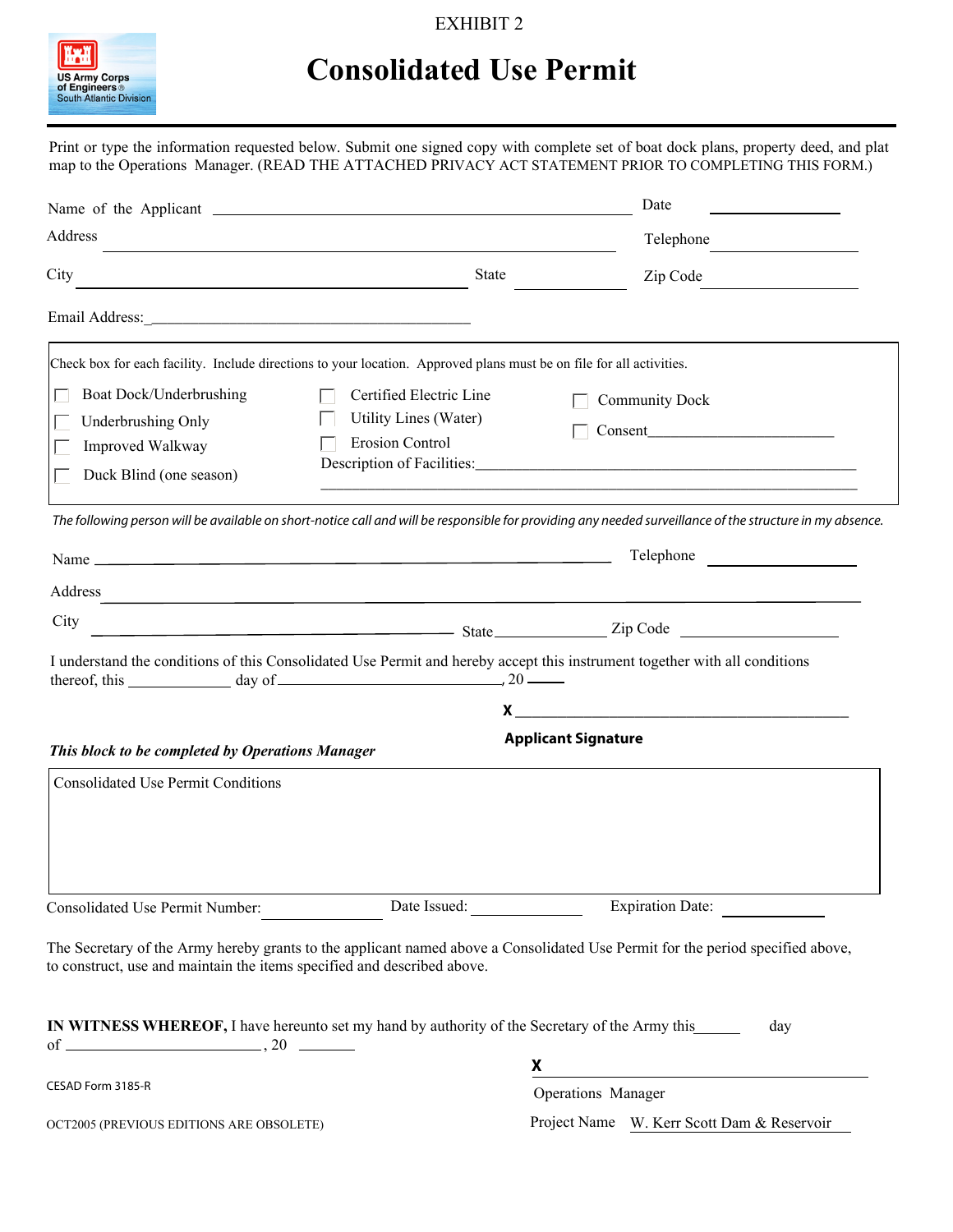### PRIVACY ACT NOTICE

### **AUTHORITY**

Section 4, 1944 Flood Control Act as amended, PL 87-874.

#### PURPOSES

These applications are used in considering the issuance of permits for floating facilities and landscaping by private landowners adjacent to Corps lakes. This information is collected and maintained at project offices and is used as a basis for issuing permits. Needed for description of facility to assure conditions of permit requirement are met. To provide auditing information for programs with financial involvement. To provided information for contact of responsible party available on short notice in case of emergency.

### ROUTINE USES

This information may be disclosed to Department of Justice or other federal, state, or local law enforcement agencies charged with the responsibility of investigating or prosecuting violations or potential violation of law or enforcing or implementing statutes, rules, regulations or orders issued pursuant thereto; or to a Congressional office in response to an inquiry made at the applicant's request. The applicant's name and address are considered public information and will be disclosed in response to a Freedom of Information Act request.

#### EFFECTS OF NONDISCLOSURE

Disclosure of information is voluntary. Failure to provide information will preclude issuance of a permit.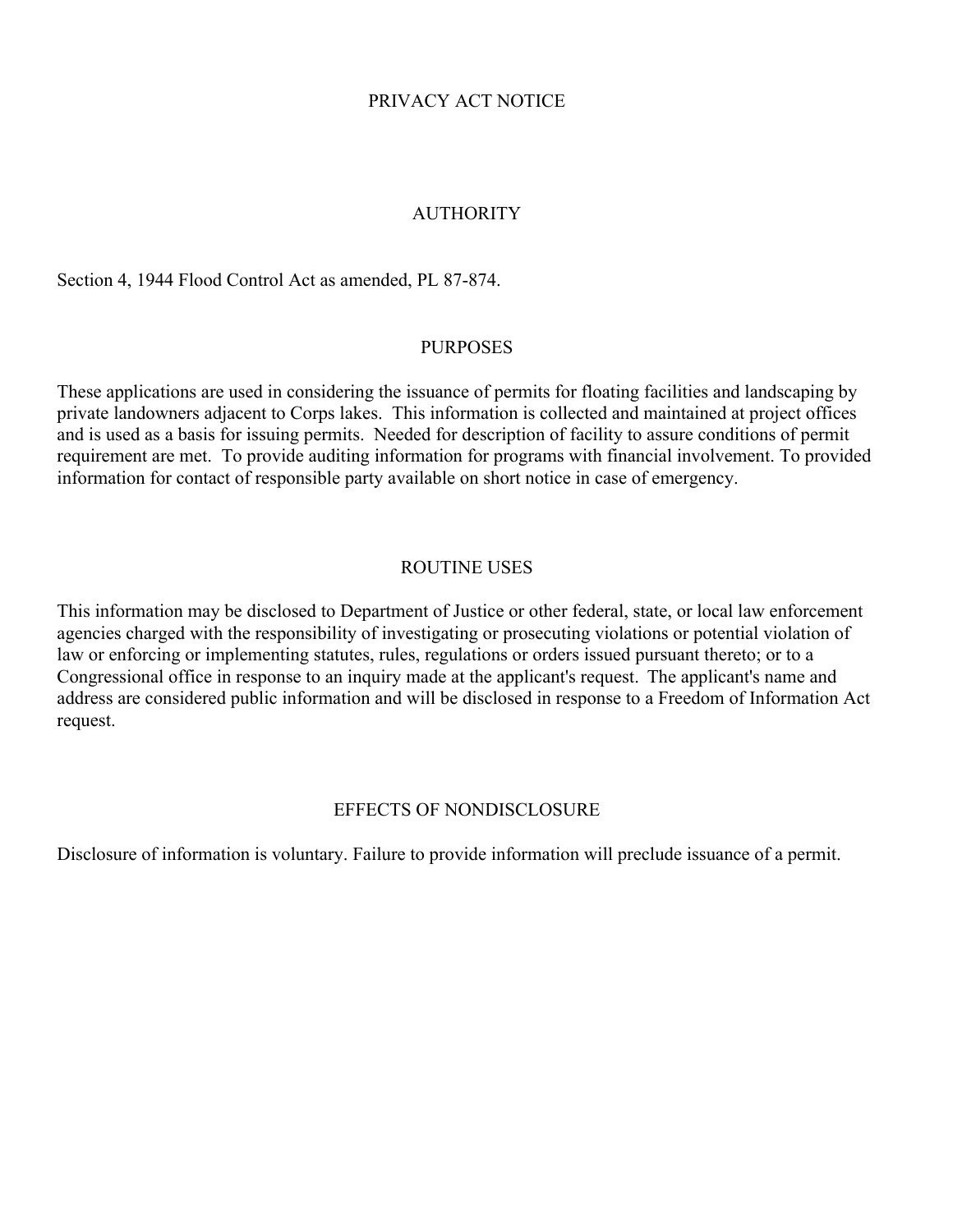#### **EXHIBIT 3 CONSOLIDATED USE PERMIT CONDITIONS**

*This permit is a privilege granted by the United States. In consideration of the issuance of this permit, the permittee must be in compliance with Title 36, Code of Federal Regulations,* **§** *327 (including but not limited to Sections 14, 15 and 30) and must remain in compliance with those sections. Any incidents of noncompliance with those sections for the conditions below will result in the revocation of this permit or non-renewal, or the addition of other special conditions. Non-renewal or revocation will require removal of the permitted facility at the owner's expense.*

1. The grantee shall pay, in advance, to the United States, compensation in accordance with the fee schedule attached here to as exhibit 4.

2. The exercise of the privileges hereby granted shall be without cost or expense to the United States, under the general supervision and approval of the officer having immediate jurisdiction over the property, hereinafter referred to as "said officer," subject to such regulations as may be prescribed by him from time to time, and is subject to the Government's navigation servitude, to rules published in Title 36 Code of Federal Regulations, § 327, and to all applicable Federal, State and Local Laws and Regulations.

3. Any property of the United States damaged or destroyed by the grantee incidental to the exercise of the privileges herein granted shall be promptly repaired or replaced by the grantee to the satisfaction of the said officer, or in lieu of such repair or replacement the grantee shall, if so required by the said officer, pay to the United States money in an amount sufficient to compensate for the loss sustained by the United States by reason of damage to or destruction of Government property.

4. The grantee agrees to and does hereby release and agree to save and hold the Government harmless from any and all causes of action, suits at law or equity, or claims or demands or from any liability of any nature whatsoever for or on account of any damages to persons or property, including the approved facility, growing out of the ownership, construction, operation or maintenance by the grantee of the claims or right to compensation shall accrue from any such damage approved facilities. The Government shall in no case be liable for any damage or injury to the approved facility, which may be caused by, or result from subsequent operations undertaken by the Government for the improvement of navigation or for other lawful purposes, and no claims or right to compensation shall accrue from any such damage.

5. Should the grantee cease to operate and/or maintain the approved facility, or upon expiration or revocation of this Consolidated Use Permit, the grantee shall remove his facility within 30 days, at his expense, and restore the water and land area to its former condition. If the grantee fails to remove and restore the premises to the satisfaction of the said officer, the said officer may do so by contract or otherwise and recover the cost thereof from the grantee.

6. This Consolidated Use Permit may be terminated by the grantee at any time by giving to the Secretary of the Army, through the said officer, at least 10 days notice in writing, provided that, in case of such termination, no refund by the United States of any fee theretofore paid shall be made.

7. No attempt shall be made by the grantee to forbid the full and free use by the public of all navigable waters or Government-owned shoreline, at or adjacent to the approved facility.

8. Floats and flotation material for all docks and boat mooring buoys shall be fabricated of materials manufactured for marine use. The float and its flotation material shall be 100% warranted for a minimum of eight (8) years against sinking, becoming waterlogged, cracking, peeling, fragmenting or losing beads. Replacement shall be required when it or its floatation material no longer performs its designated function or it fails to meet the specifications for which it was originally warranted. All floats shall resist puncture and penetration and shall not be subject to damage by animals under normal conditions for the area. All floats and the flotation material used in them shall be fire resistant. Any float, which is within 40 feet of a line carrying fuel, shall by 100% impervious to water and fuel. The use of new or recycled plastic or metal drums or non-compartmentalized air containers for encasement or floats is prohibited. Existing floats are authorized until or its flotation material is no longer serviceable, at which time it shall be replaced with a float that meets the conditions listed above. For any floats installed after 28 May 1999, repair or replacement shall be required when it or its flotation material no longer performs its designed function or it fails to meet the specifications for which it was originally warranted.

9. Structures are subject to periodic inspection by Corps personnel. If an inspection reveals conditions, which make the facility unsafe in any way, or conditions, which deviate from the approved plans, the owner upon receipt of notification will correct such conditions immediately. No deviation or changes from approved plans will be permitted without prior written approval of said officer. The Operations Manager or his authorized representative shall be allowed to cross the permittee's property, as necessary to inspect facilities and/or activities under permit.

10. The grantee agrees that if subsequent operations by the Government require an alteration in the location of the facility or, if in the opinion of the said officer, the facility shall cause unreasonable obstruction to navigation or that the public interest so required, the grantee shall, upon written notice from the said officer, remove, alter, or relocate the facility, without expense to the Government.

11. No improvement authorized is to be used for human habitation. Household furnishings are not permitted on boat docks, boathouses, or other structures. No houseboat, cabin cruiser or other vessel shall be used for human habitation at a fixed or permanent mooring point.

12. Facilities granted under this permit will not be leased, rented, sub-let or provided to others by any means of engaging in commercial activities by the permittee or his/her agent fro monetary gain.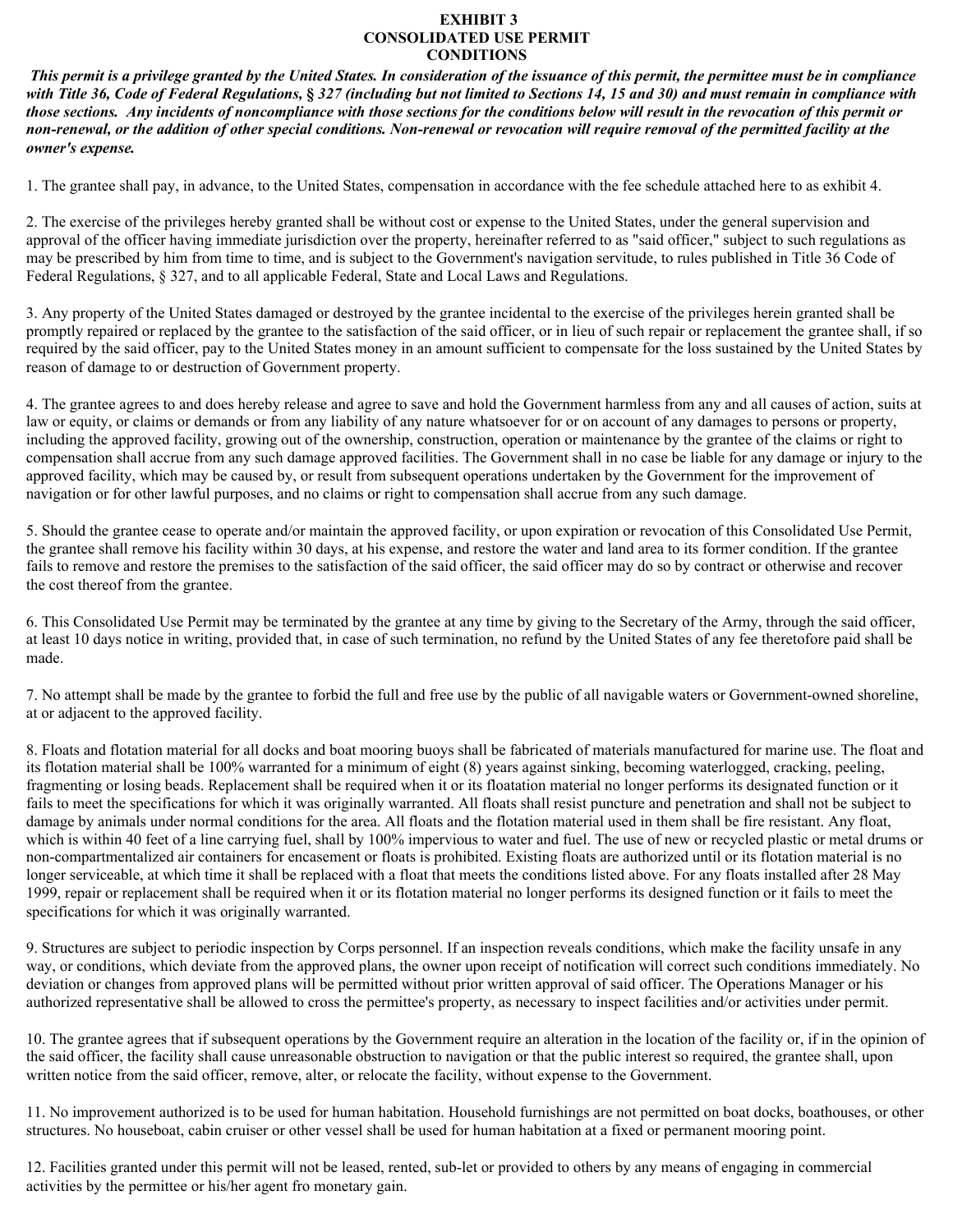#### **CONSOLIDATED USE PERMIT CONDITIONS (continued)**

13. The display tag provided for permitted items shall be posted on the facility or on the land areas covered by the Consolidated Use Permit so that it can be visually checked with ease in accordance with instructions of the said officer.

 14. No vegetation other than that referenced on Pages 25-28 of the Shoreline Management Plan may be damaged, destroyed or removed. No change in landform such as grading, excavation or filling may be done. No vegetation planting of any kind may be done, other than that specifically referenced in Exhibit 6.

15. This Consolidated Use Permit is nontransferable. Upon the sale or other transfer of the facility or upon the death of the grantee, this instrument is null and void. Grantee agrees to contact the shoreline ranger upon sale or transfer of property adjoining public lands or upon a change of permanent address or phone number.

16. The grantee agrees that he will complete the facility construction within one year of the Consolidated Permit issue date. The instrument shall become null and void if the construction is not completed within that period. Further, the grantee agrees that he will operate and maintain the facility in a manner so as to minimize any adverse impact on fish and wildlife habitat, natural environmental values and in a manner so as to minimize the degradation of water quality.

17. By 30 days written notice, mailed to the grantee by registered or certified mail, the District Engineer or his authorized representative may revoke this instrument whenever he determines that the public interest necessitates such revocation or when he determines that the grantee has failed to comply with the conditions of this instrument. The revocation notice shall specify the reasons for such action. If within the 30-day period, the grantee, in writing requests a hearing, the District Engineer shall grant such hearing at the earliest opportunity. In no event shall the hearing date exceed 60 days from the date of the hearing request. At the conclusion of such hearing, the District Engineer shall render a final decision in writing and mail such decision to the grantee by registered or certified mail. The grantee may, within 5 days of receipt of the decision of the District Engineer appeal such decision to the Division Engineer. The decision of the Division Engineer shall be rendered as expeditiously as possible and shall be sent to the grantee by registered or certified mail. The grantee may, within 5 days of receipt of the decision of the Division Engineer, appeal such decision in writing to the Chief of Engineers. The decision of the Chief of Engineers shall be final from which no further appeal may be taken.

18. Notwithstanding condition 17 above, if, in the opinion of the District Engineer, emergency circumstances dictate otherwise, the District Engineer may summarily revoke this instrument.

19. The grantee agrees that he shall comply with all requirements contained in the current W. Kerr Scott Dam and Reservoir Shoreline Management Plan.

20. If permitted facilities are removed for storage or extensive maintenance, the Operations Manager may require all portions of the facility be removed from public property.

21. The use of a permitted boat dock facility shall be limited to the mooring of the permittee's vessel or watercraft and the storage, in an approved storage compartment, of his/her gear essential to the operation of such vessel or watercraft.

22. Floating facilities shall be securely attached to the shore in accordance with the approved plans by means of moorings which do not obstruct general public use of the shoreline or adversely affect the natural terrain or vegetation. Anchoring to vegetation is prohibited.

23. When vegetation modification on these lands is accomplished by chemical means, the program will be in accordance with appropriate Federal, State and Local Laws, Rules and Regulations.

24. No change in land form such as grading, excavation, or filling is authorized by this permit.